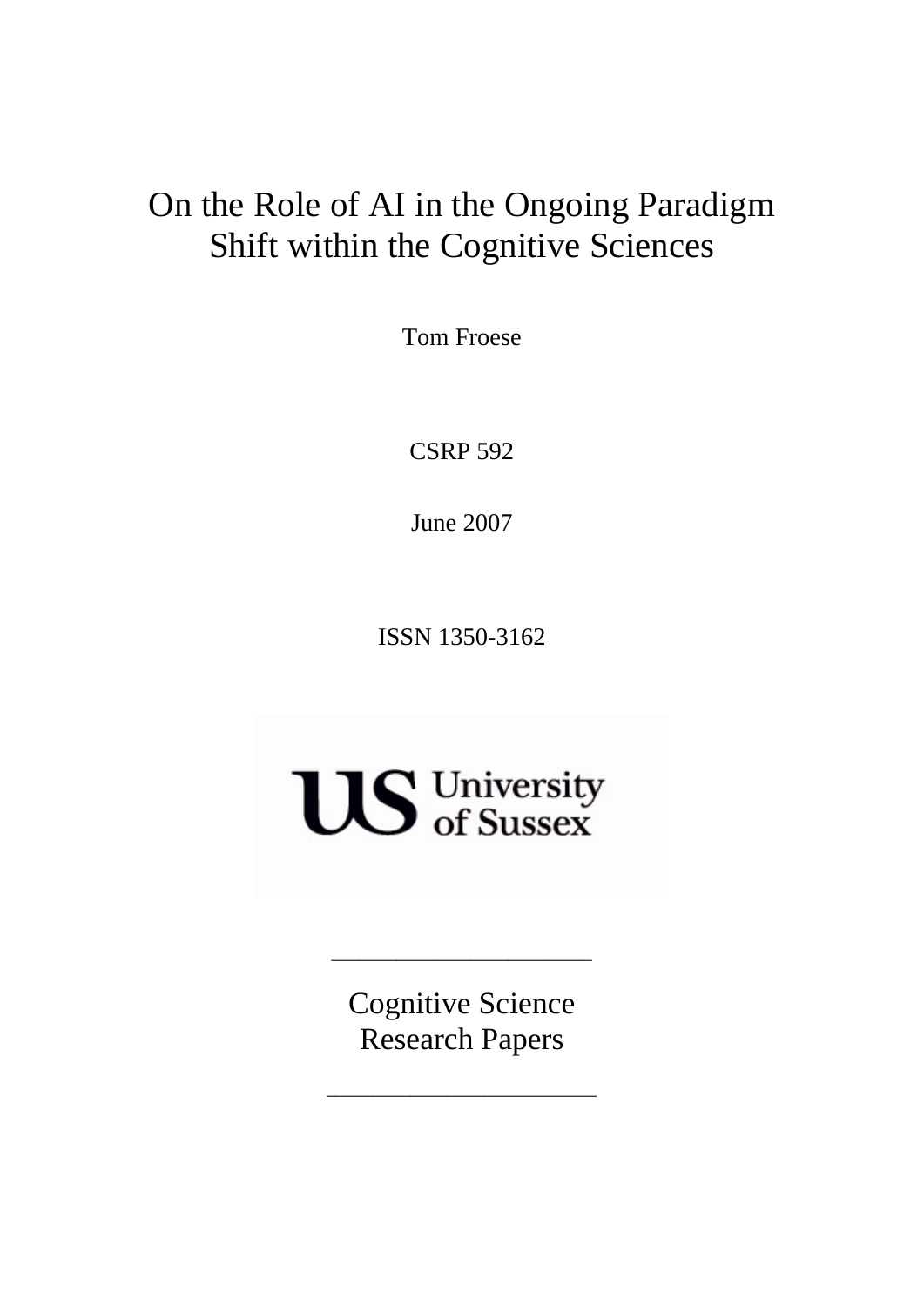### **On the role of AI in the ongoing paradigm shift within the cognitive sciences**

Tom Froese

Centre for Computational Neuroscience and Robotics (CCNR) Centre for Research in Cognitive Science (COGS) University of Sussex, Brighton BN1 9QH, UK

t.froese@sussex.ac.uk

#### **Abstract**

This paper supports the view that the ongoing shift from orthodox to embodiedembedded cognitive science has been significantly influenced by the experimental results generated by AI research. Recently, there has also been a noticeable shift toward enactivism, a paradigm which radicalizes the embodied-embedded approach by placing autonomous agency and lived subjectivity at the heart of cognitive science. Some first steps toward a clarification of the relationship of AI to this further shift are outlined. It is concluded that the success of enactivism in establishing itself as a mainstream cognitive science research program will depend less on progress made in AI research and more on the development of a phenomenological pragmatics.

**Keywords:** AI, cognitive science, paradigm shift, enactivism, phenomenology.

To appear in: M. Lungarella, F. Iida, J. Bongard & R. Pfeifer (eds.), *Proc. of the 50th Anniversary Summit of Artificial Intelligence*, Berlin, Germany: Springer-Verlag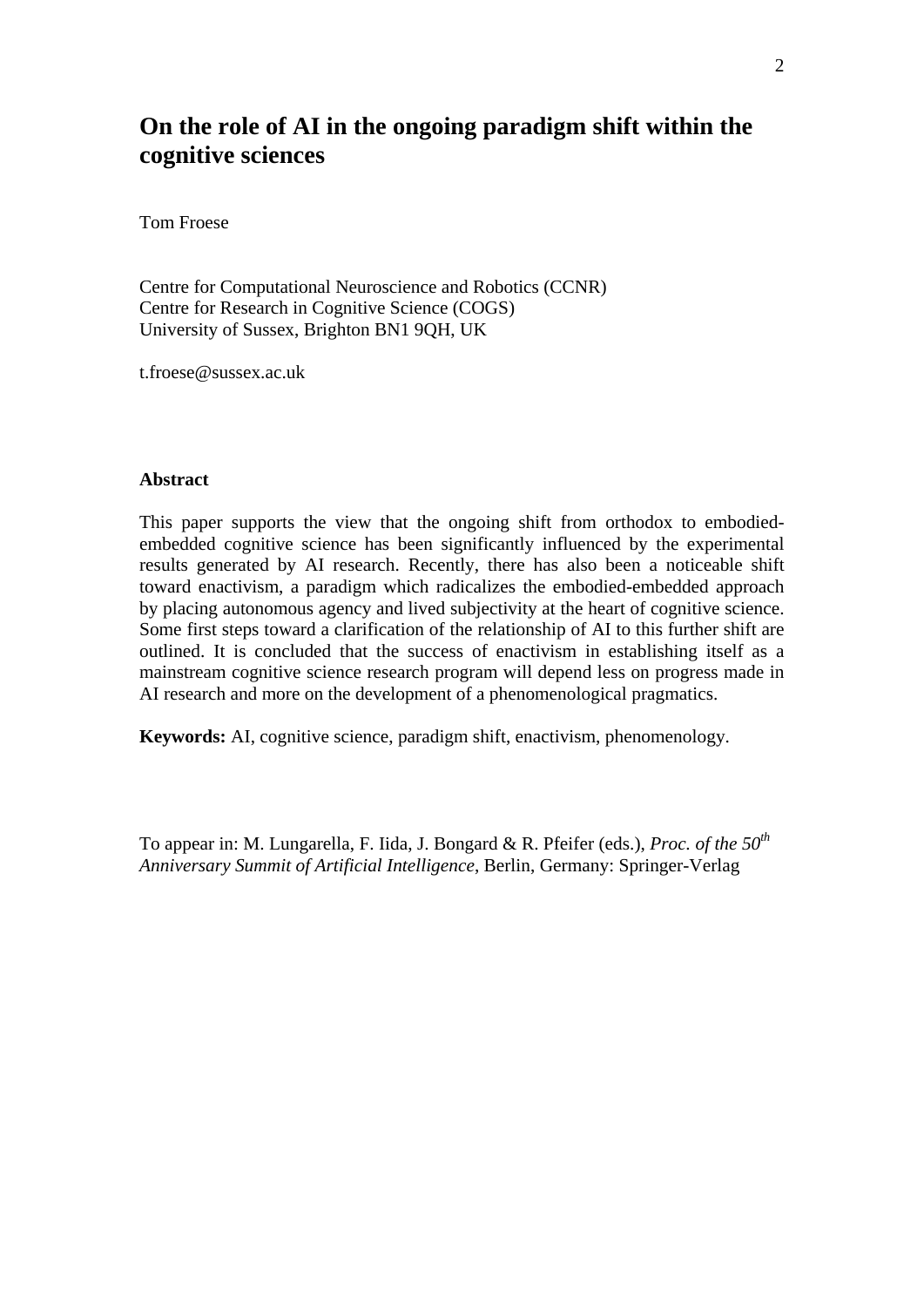#### **1. Introduction**

Over the last two decades the field of artificial intelligence (AI) has undergone some significant developments (Anderson 2003). Good old-fashioned AI (GOFAI) has faced considerable problems whenever it attempts to extend its domain beyond simplified "toy worlds" in order to address context-sensitive real-world problems in a robust and flexible manner<sup>[1](#page-2-0)</sup>. These difficulties motivated the Brooksian revolution toward an embodied and situated robotics in the early 1990s (Brooks 1991). Since then this approach has been further developed (e.g. Pfeifer & Scheier 1999; Pfeifer 1996; Brooks 1997), and has also significantly influenced the emergence of a variety of other successful methodologies, such as the dynamical approach (e.g. Beer 1995), evolutionary robotics (e.g. Harvey *et al.* 2005; Nolfi & Floreano 2000), and organismically-inspired robotics (e.g. Di Paolo 2003). These approaches are united by the claim that cognition is best understood as embodied and embedded in the sense that it emerges out of the dynamics of an extended brain-body-world systemic whole.

These developments make it evident that the traditional GOFAI mainstream, with its emphasis on perception as representation and cognition as computation, is being challenged by the establishment of an alternative paradigm in the form of embodied-embedded AI. How is this major shift in AI related to the ongoing paradigm shift<sup>[2](#page-2-1)</sup> within the cognitive sciences? Section 2 analyzes the role of AI in the emergence of what has been called "embodied-embedded" cognitive science (e.g. Clark 1997; Wheeler 2005). Recently, there has also been a noticeable shift in interest toward "enactivism" (e.g. Thompson 2007; 2005; Di Paolo, Rohde & De Jaegher 2007; Torrance 2005), a paradigm which radicalizes the embodied-embedded approach by placing autonomous agency and lived subjectivity at the heart of cognitive science. How AI relates to this further shift is still in need of clarification, and section 3 provides some initial steps in this direction. Finally, section 4 argues that since many of the claims of enactivism are grounded in the phenomenological domain, its success as a major cognitive science research program depends less on progress in AI research and more on the development of a phenomenological pragmatics.

#### **2. Toward embodied-embedded cognitive science**

 $\overline{a}$ 

Much of contemporary cognitive science owes its existence to the founding of the field of AI in the late 1950s by the likes of Herbert Simon, Marvin Minsky, Allen Newell, and John McCarthy. These researchers, along with Noam Chomsky, put forth ideas that were to become the major guidelines for the computational approach which has dominated the cognitive sciences since its inception<sup>[3](#page-2-2)</sup>. In order to determine the impact of AI on the ongoing shift from such orthodox computationalism toward embodied-embedded cognitive science, it is necessary to briefly consider some of the central claims associated with these competing theoretical frameworks.

<span id="page-2-0"></span><sup>1</sup> For example: the commonsense knowledge problem (Dreyfus 1991, p. 119), the frame problem (McCarthy & Hayes 1969), and the symbol grounding problem (Harnard 1990).

<span id="page-2-1"></span><sup>2</sup> Whether any of the major changes in AI or cognitive science are paradigm shifts in the strict Kuhnian sense is an interesting question but beyond the scope of this paper. Here the notion is used in the more general sense of a major shift in experimental practice and focus.

<span id="page-2-2"></span><sup>3</sup> See Boden (2006) for an extensive overview of the history of cognitive science.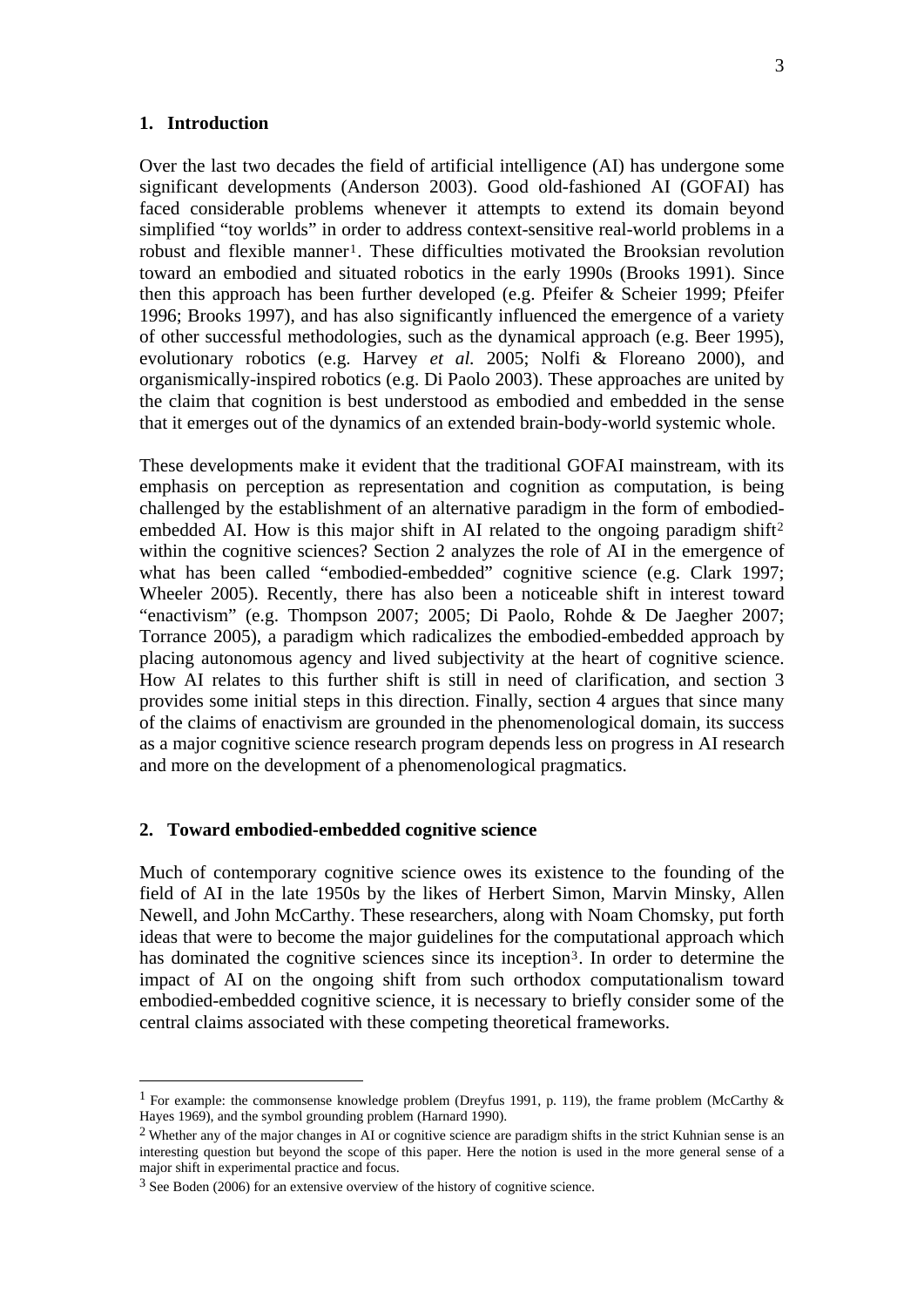#### **2.1 Theories of cognition**

The paradigm that came into existence with the birth of AI, and which was essentially identified with cognitive science itself for the ensuing three decades and which still represents the mainstream today, is known as *cognitivism* (e.g. Fodor 1975). The cognitivist claim, that cognition is a form of computation (i.e. information processing through the manipulation of symbolic representations), is famously articulated in the Physical-Symbol System Hypothesis which holds that such a system "has the necessary and sufficient means for general intelligent action" (Newell & Simon 1976). From the cognitivist perspective cognition is essentially centrally controlled, disembodied, and decontextualized reasoning and planning as epitomized by abstract problem solving. Accordingly, the mind is conceptualized as a digital computer and cognition is viewed as fundamentally distinct from the embodied action of an autonomous agent that is situated within the continuous dynamics of its environment.

The cognitivist orthodoxy remained unchallenged until *connectionism* arose in the early 1980s (e.g. McClelland, Rumelhart *et al.* 1986). The connectionist alternative views cognition as the emergence of global states in a network of simple components, and promises to address two shortcomings of cognitivism, namely by 1) increasing efficiency through parallel processing, and 2) achieving greater robustness through distributed operations. Moreover, because it makes use of artificial neural networks as a metaphor for the mind, its theories of cognition are often more biologically plausible. Nevertheless, connectionism still retains many cognitivist commitments. In particular, it maintains the idea that cognition is essentially a form of information processing in the head which converts a set of inputs into an appropriate set of outputs in order to solve a given problem. In other words, "connectionism's disagreement with cognitivism was over the nature of computation and representation (symbolic for cognitivists, subsymbolic for connectionsists)" (Thompson 2007, p. 10), rather than over computationalism as such (see also Wheeler 2005, p. 75). Accordingly, most of connectionism can be regarded as constituting a part of orthodox cognitive science.

Since the early 1990s this computationalist orthodoxy has begun to be challenged by the emergence of *embodied-embedded* cognitive science (e.g. Varela, Thompson & Rosch 1991; Clark 1997; Wheeler 2005), a paradigm which claims that an agent's embodiment is constitutive of its perceiving, knowing and doing (e.g. Gallagher 2005; Noë 2004; Thompson & Varela 2001). Furthermore, the computational hypothesis has given way to the dynamical hypothesis that cognitive agents are best understood as dynamical systems (van Gelder 1998). Thus, while the embodied-embedded paradigm has retained the connectionist focus on self-organizing dynamic systems, it further holds that cognition is a situated activity which spans a systemic totality consisting of an agent's brain, body, and world (e.g. Beer 2000). In order to assess the importance of AI for this ongoing shift toward embodied-embedded cognitive science, it is helpful to first consider the potential impact of theoretical argument alone.

#### **2.2 A philosophical stalemate**

The theoretical premises of orthodox and embodied-embedded cognitive science can generally be seen as Cartesian and Heideggerian in character, respectively (e.g. Wheeler 2005; Dreyfus 2007; Anderson 2003). The traditional Cartesian philosophy accepts the assumption that any kind of being can be reduced to a combination of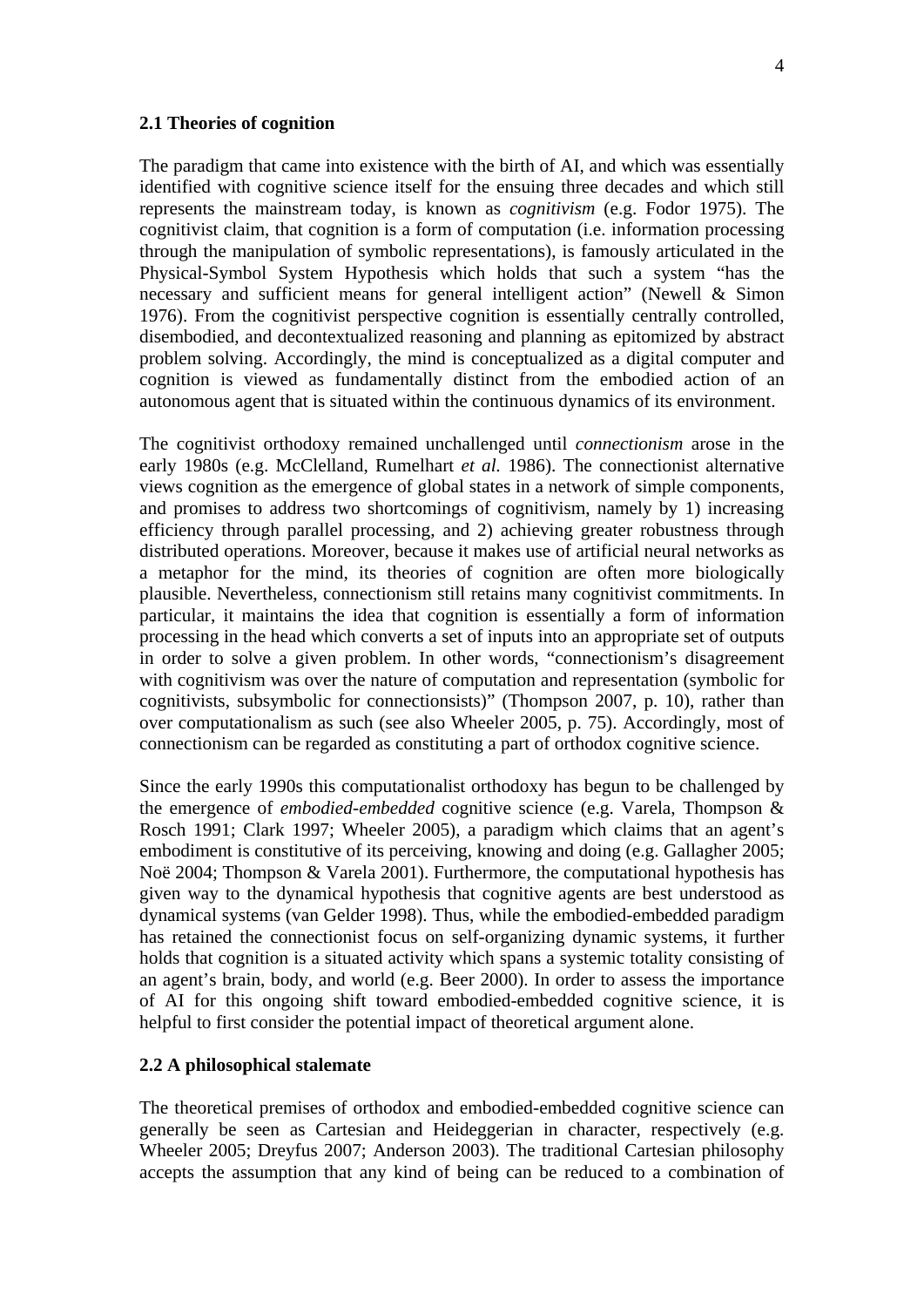more basic atomic elements which are themselves irreducible. On this view cognition is seen as a general-purpose reasoning process by which a relevant representation of the world is assembled through the appropriate manipulation and transformation of basic mental states (Wheeler 2005, p. 38). Orthodox cognitive science adopts a similar kind of reductionism in that it assumes that symbolic/subsymbolic structures are the basic representational elements which ground all mental states<sup>[4](#page-4-0)</sup>, and that cognition is essentially treated as the appropriate computation of such representations. What are the arguments against such a position?

The Heideggerian critique starts from the phenomenological claim that the world is first and foremost experienced as a significant whole and that cognition is grounded in the skilful disposition to respond flexibly and appropriately as demanded by contextual circumstances. Dreyfus (1991, p. 117) has argued that such a position questions the validity of the Cartesian approach in two fundamental ways. First, the claim of *holism* entails that the isolation of a specific part or element of our experience as an atomic entity appears as secondary because it already presupposes a background of significance as the context from which to make the isolation. From this point of view a reductionist attempt at reconstructing a meaningful whole by combining isolated parts appears nonsensical since the required atomic elements were created by stripping away exactly that contextual significance in the first place. As Dreyfus (1991, p. 118) puts it: "Facts and rules are, by themselves, meaningless. To capture what Heidegger calls significance or involvement, they must be *assigned relevance*. But the predicates that must be added to define relevance are just more meaningless facts". From the Heideggerian perspective it therefore appears that the Cartesian position is faced with a problem of infinite regress. Second, if we accept the claim of *skills*, namely that cognition is essentially grounded in a kind of skilful know-how or context-sensitive coping, then the orthodox aim of reducing such behaviour into a formal set of input/output mappings which specify the manipulation and transformation of basic mental states appears to be hopelessly misguided.

Judging from these philosophical considerations it seems that the Heideggerian critique of the Cartesian tradition could have a significant impact on the paradigm shift from orthodox toward embodied-embedded cognitive science. However, since the two approaches have distinct underlying constitutive assumptions (e.g. reductionism vs. holism), there exists no *a priori* theoretical argument which would force someone holding a Cartesian position to accept the Heideggerian critique from holism and skills. Similarly, it is not possible for the Cartesian theorist to prove that worldly significance can indeed be created through the appropriate manipulation and transformation of abstract and de-contextualized representational elements. The problem is that, like all rational arguments, both accounts of cognition are founded on a particular set of premises which one is at liberty to accept or reject. Thus, even if the development of a strong philosophical position is most likely a necessary factor in the success of the embodied-embedded paradigm, it is by itself not sufficient. In other words, there is a fundamental stalemate in the purely *philosophical* domain; a shift in constitutive assumptions cannot be engendered by argumentation alone.

 $\overline{a}$ 

<span id="page-4-0"></span><sup>&</sup>lt;sup>4</sup> In contrast to the Cartesian claim that mental stuff is ontologically basic, orthodox cognitive science could hold that these constitutive elements are not basic in this absolute sense because they are further reducible to physical states. However, this change in position does not make any difference with regard to Heidegger's critique of this kind of reductionism.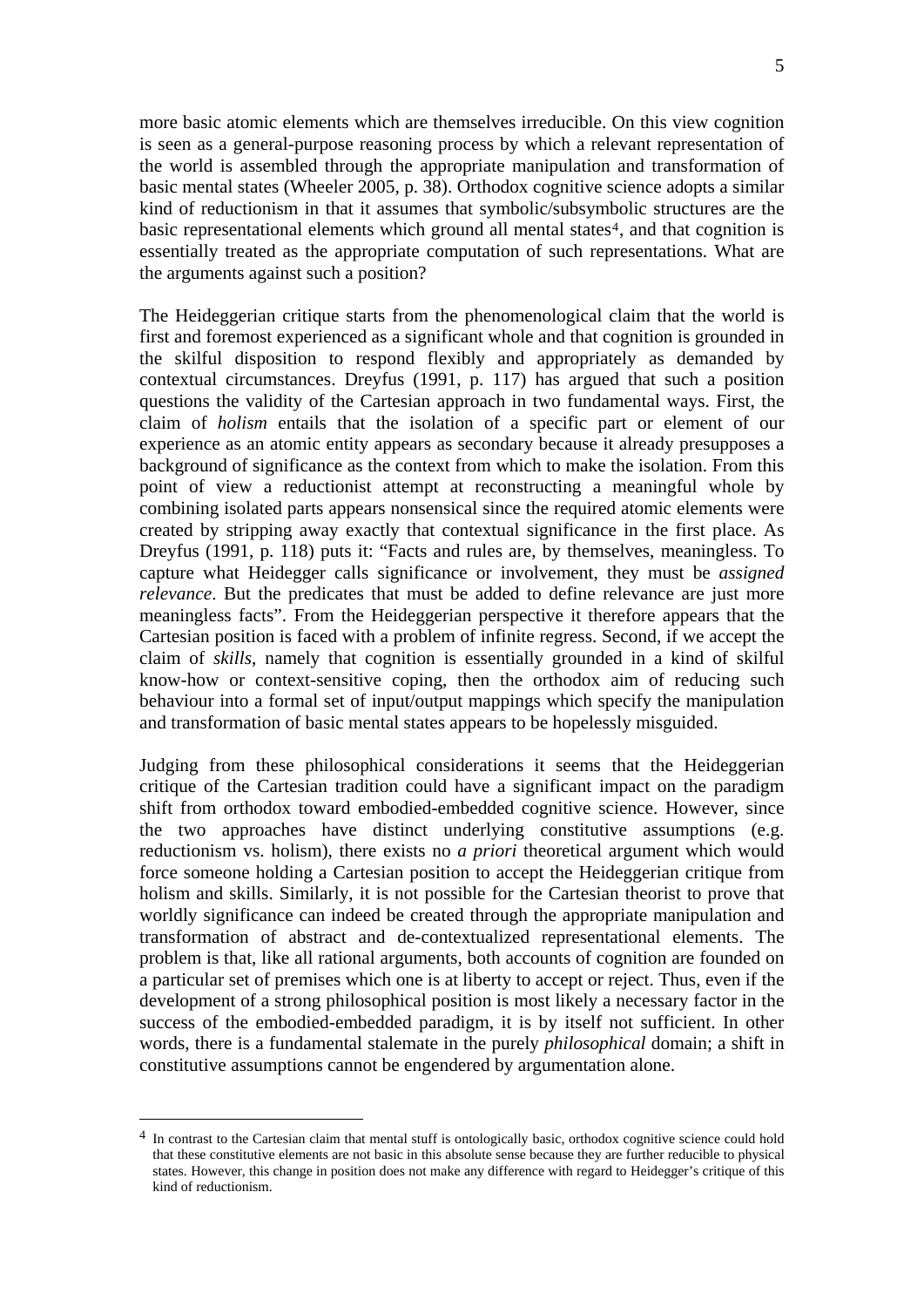#### **2.3 An empirical resolution**

It has often been proposed that this theoretical stalemate has to be resolved in the empirical domain of the cognitive sciences (e.g. Dreyfus & Dreyfus 1988; Clark 1997, p. 169; Wheeler 2005, p. 187). The authors of the Physical-Symbol System Hypothesis (Newell & Simon 1976) and the Dynamical Hypothesis (van Gelder 1998) are also in agreement that only sustained empirical research can determine whether their respective hypotheses are viable. Research in  $AI<sup>5</sup>$  $AI<sup>5</sup>$  $AI<sup>5</sup>$  is thereby awarded the rather privileged position of being able to help resolve theoretical disputes which have plagued the Western philosophical tradition for decades if not centuries. This reciprocal relationship between AI and theory has been captured with the slogan "understanding by building" (e.g. Pfeifer 1996; Pfeifer & Scheier 1999, p. 299).

In what way has AI research managed to fulfil this role? Dreyfus (1991, p. 119), for example, has argued that the Heideggerian philosophy of cognition has been vindicated because GOFAI faces significant difficulties whenever it attempts to apply its Cartesian principles to real-world situations which require robust, flexible, and context-sensitive behavior. In addition, he demonstrates that the Heideggerian arguments from holism and skills can provide powerful explanations of why this kind of AI has to wrestle with the frame and commonsense knowledge problems. In a similar vein, Wheeler (2005, p. 188) argues compellingly that the growing success of embodied-embedded AI provides important experimental support for the shift toward a Heideggerian position in cognitive science. He argues that Heidegger's claim that a cognitive agent is best understood from the perspective of "being-in-the-world" is put to the test by embodied-embedded AI experiments which investigate cognition as a dynamical process which emerges out of a brain-body-world systemic whole.

#### **2.4 The failure of embodied-embedded AI?**

 $\overline{a}$ 

In light of these developments it seems fair to say that AI can have a significant impact on the ongoing shift from orthodox toward embodied-embedded cognitive science. However, while embodied-embedded AI has managed to overcome some of the significant challenges faced by traditional GOFAI, it has also started to encounter some of its own limitations. Considering the seemingly insurmountable challenge to make the artificial agents of current embodied-embedded AI behave in a more robust, flexible, and generally more life-like manner, particularly in the way that more complex living organisms do, Brooks (1997) was led to entertain the following sceptical reflections: "Perhaps we have all missed some organizing principle of biological systems, or some general truth about them. Perhaps there is a way of looking at biological systems which will illuminate an inherent necessity in some aspect of the interactions of their parts that is completely missing from our artificial systems. […] I am suggesting that perhaps at this point we simply do not *get it*, and that there is some fundamental change necessary in our thinking" (Brooks 1997). Has the field of AI managed to find the missing "juice" of life in the past decade?

<span id="page-5-0"></span><sup>5</sup> It is worth noting that there are compelling arguments for claiming that the results generated by AI research are not "empirical" in the same way as those of the natural sciences, and that this is likely to weaken their impact outside the field. Nevertheless, it is still the case that AI can provide "valuable tools for re-organising and probing the internal consistency of a theoretical position" (Di Paolo, Noble & Bullock 2000).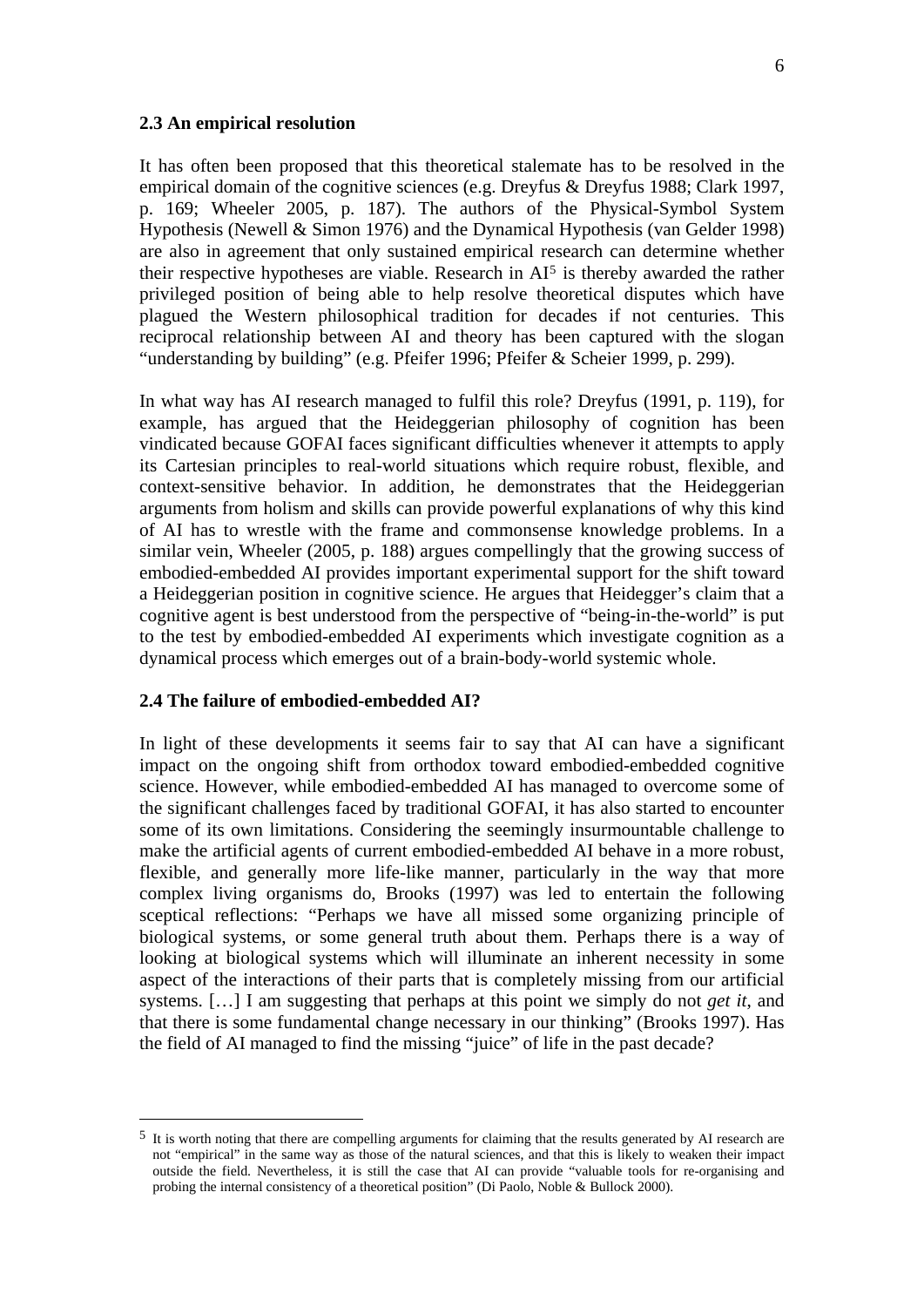The existential philosopher Dreyfus, while mostly known in the field for his scathing criticisms of GOFAI, has recently referred to the current work in embodied-embedded AI as a "failure" (Dreyfus 2007). He points to the lack of "a model of our particular way of being embedded and embodied such that what we experience is significant for us in the particular way that it is. That is, we would have to include in our program a model of a body very much like ours". Similarly, Di Paolo (2003) argues that embodied-embedded robots, while in many respects an improvement over traditional GOFAI, "can never be truly autonomous. In other words the presence of a closed sensorimotor loop *does not* fully solve the problem of meaning in AI". These problems are even further amplified because, while embodied-embedded AI has focused on establishing itself as a vialbe alternative to the traditional computational paradigm, relatively little effort has been made to connect its experimental work with theories outside the field of AI, such as with theoretical biology, in order to address issues of autonomy and embodiment (Ziemke 2007). It thus seems that slowly there is an awareness growing in the field of embodied-embedded AI that something crucial is still missing in the current implementations of autonomous systems, and that this shortcoming is likely related to their particular manner of embodiment. But what could this elusive factor be? In order to answer this question we need to shift our focus back to recent developments in the cognitive sciences.

#### **3. Further: the shift toward enactivism**

The enactive paradigm originally emerged as a part of embodied-embedded cognitive science in the early 1990s with the publication of the influential book *The Embodied Mind* (Varela, Thompson & Rosch 1991). It has recently distinguished itself by more explicitly placing autonomous agency in addition to lived subjectivity at the heart of cognitive science (e.g. Thompson 2007; Thompson 2005; Di Paolo, Rohde & De Jaegher 2007). How AI relates to this further shift in the cognitive sciences is still in need of clarification. This section provides some initial steps in this direction by considering how AI can contribute to the enactive account of how our bodily activity relates to the subjective mind at three interrelated "dimensions of embodiment": 1) bodily self-regulation, 2) sensorimotor coupling, and 3) intersubjective interaction (Thompson & Varela 2001). While the development of such fully enactive AI is a significant challenge to existing methodologies, it has the potential of providing a fresh perspective on some of the issues currently faced by embodied-embedded AI.

#### **3.1 Bodily self-regulation**

This dimension of embodiment is central to the enactive account of autonomy. Since embodied-embedded AI has always been involved in extensive studies of autonomous systems (e.g. Pfeifer & Scheier 1999), it might seem that such research is particularly destined to relate to enactivism in a mutually informative manner. Unfortunately, things are not as straightforward; the enactive paradigm has a very different view of what constitutes autonomy when compared to most embodied-embedded AI (Froese, Virgo & Izquierdo 2007). Its approach can be traced to the notion of *autopoiesis*, a systems concept which originated in the theoretical biology of the 1970s (e.g. Maturana & Varela 1980). Enactivism defines an autonomous agent as a precarious self-producing network of processes which constitutes its own identity; the paradigmatic example being a living organism. Drawing from the bio-philosophy of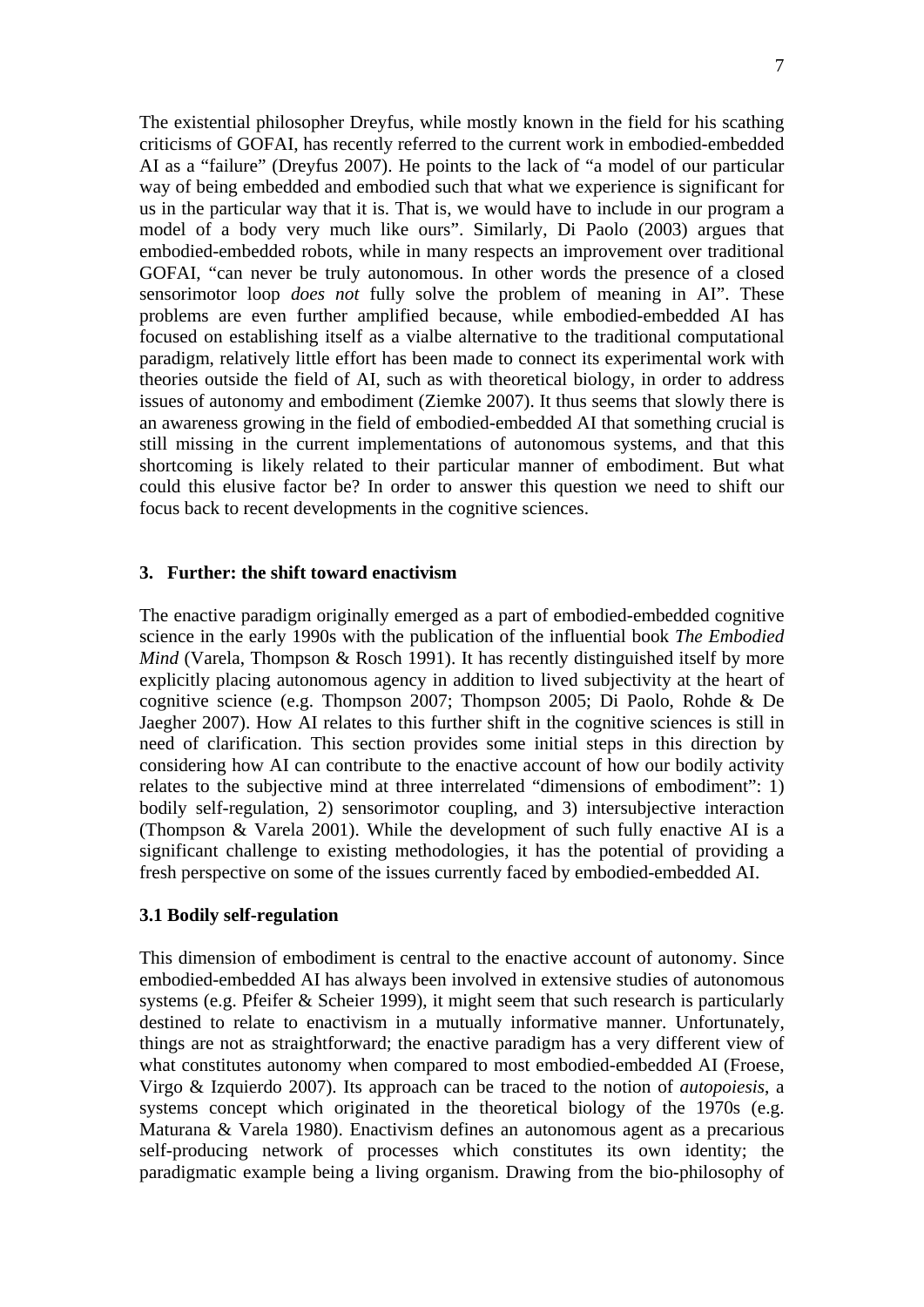Hans Jonas (1966), it is claimed that such an autonomous system, one whose being is its own doing, should be conceived of as an individual in its own right, and that this process of self-constitution brings forth, in the same stroke, what is other, namely its world (e.g. Thompson 2007, p. 153). In other words, it is proposed that the continuous reciprocal process, which constitutes the autonomous system as a distinguishable individual, also furnishes it with an intrinsically meaningful perspective on its environment, i.e. autonomy lies at the basis of *sense-making* (Weber & Varela 2002).

It follows from these considerations that today's AI systems are not autonomous in the enactive sense. They do not constitute their own identity, and the only "identity" which they can be said to possess is projected onto them by the observing researcher (Ziemke 2007). The popular methodology of evolutionary robotics, for example, presupposes that an "individual" is already defined by the experimenter as the basis for selection by the evolutionary algorithm, and in the dynamical approach to AI it is up to the investigator to distinguish which subpart of the systemic whole actually constitutes the "agent" (Beer 1995). The enactive notion of autonomous agency therefore poses a significant difficulty for current AI methodologies. Nevertheless, it is worth noting that AI researchers do not have to synthesize actual living beings in order for their work to provide some relevant insights into the dimension of bodily self-regulation. Following Di Paolo (2003), a first step would be to investigate artificial systems with some self-sustaining dynamic structures. In this manner embodied-embedded AI can move beyond its current focus on closed sensorimotor feedback loops by implementing systems which have a reciprocal link between internal organization and external behaviour. Indeed, there are signs that a shift toward more concern with bodily self-regulation is starting to develop. This is demonstrated by an increasing interest in homeostasis as a regulatory mechanism for investigating, for example, sensory inversion (e.g. Di Paolo 2003), the emergence of sensorimotor coupling (e.g. Ikegami & Suzuki forthcoming), behavioural preference (e.g. Iizuka & Di Paolo forthcoming), and active perception (e.g. Harvey 2004).

#### **3.2 Sensorimotor coupling and intersubjective interaction**

Since sensorimotor embodiment is the research target of most current embodiedembedded AI, its results can have an impact on this aspect of enactivism. However, since the vast majority of such work is not concerned with how the constraints of constitutive autonomy are related to the emergence of sensorimotor behavior, it is not contributing to the enactive account of how an autonomous agent is able to bring forth its own cognitive domain. To become more relevant in this respect, the field needs to adapt its methodologies so as to deal with the enactive proposal that an agent's sensemaking is grounded in the active regulation of ongoing sensorimotor coupling in relation to the viability of a precarious, dynamically self-sustaining identity (Weber & Varela 2002). This is an area which has been practically unexplored, although some promising work has begun (e.g. Ikegami & Suzuki forthcoming; Di Paolo 2003).

These considerations can be extended to the domain of intersubjective interaction, since this dimension of embodiment also involves distinctive forms of sensorimotor coupling (Thompson & Varela 2001). An enactive account of social understanding based on this continuity has recently been outlined by Di Paolo, Rohde and De Jaegher (2007). They make the important suggestion that the traditional focus on the embodiment of individual interactors needs to be complemented by an investigation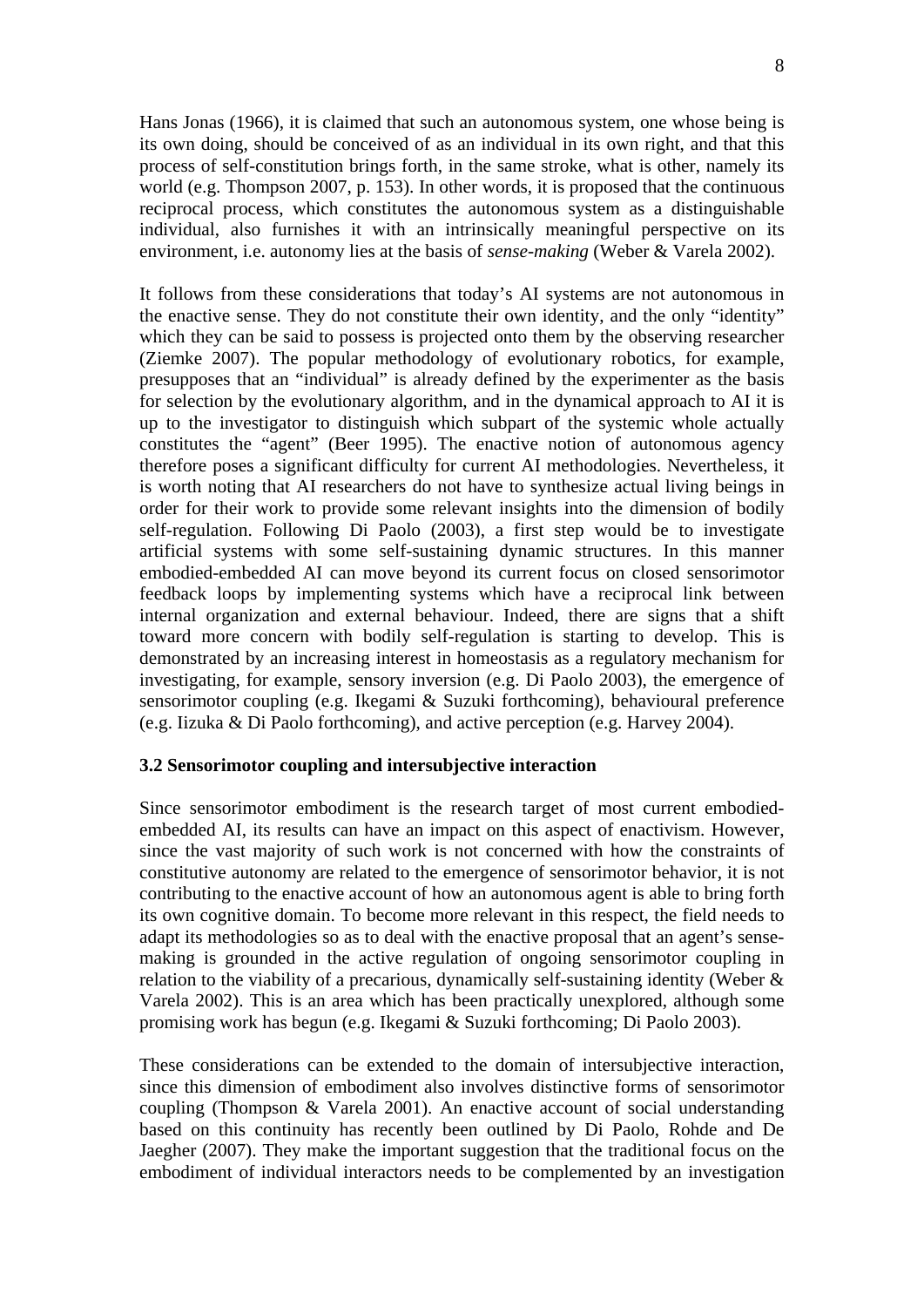of the interaction process that takes place between them. This shift in focus enables them to extend the enactive notion of sense-making into the realm of social cognition in the form of *participatory sense-making*. The development of such an account is important for embodied-embedded AI, because most of its current research remains limited to "lower-level" cognition. Exploring the domain of social interaction might provide it with the necessary means to tackle the problem of scalability (Clark 1997, p. 101), in particular because such inter-action can constitute new ways of sensemaking that are not available to the individual alone. The challenge is to implement AI systems that constitute the social domain by means of an interaction process that is essentially embodied and situated, as opposed to the traditional means of formalized transmissions of abstract information over pre-specified communication channels. Di Paolo, Rohde and De Jaegher (2007) review some initial work in this direction which demonstrates that "these models have the possibility to capture the rich dynamics of reciprocity that are left outside of traditional individualistic approaches".

#### **3.3 A fully enactive AI?**

 $\overline{a}$ 

It is debatable if AI research should be considered as enactive rather than embodiedembedded if it does not address some form of bodily self-regulation<sup>6</sup>. In this sense the authors of *The Embodied Mind* perhaps got slightly carried away when they referred to the emergence of Brooks's behaviour-based robotics as a "fully enactive approach to AI" (Varela, Thompson & Rosch 1991, p. 212). However, this is not to say that embodied-embedded AI does not have an impact on the shift toward enactivism, it does, but only to the extent that there is an overlap between the two paradigms. Its current influence is therefore by no means as significant as it has been on the shift toward embodied-embedded cognitive science. For example, Thompson's recent book *Mind in Life*, which can be considered as a successor to *The Embodied Mind*, does not even include AI as one of the cognitive science disciplines from which it draws its insights (Thompson 2007, p. 24). Indeed, at the moment it seems more likely that the influence will run more strongly from enactive cognitive science to AI instead. Its account of *autonomous agency*, for example, has the potential to provide embodiedembedded AI with exactly the kind of bodily organizational principle that has been identified as missing by Brooks (1997). In addition, the enactive notion of *sensemaking*, as a biologically grounded account of how a system must be embodied in order for its encounters to be experienced as significant, can be used as a response to Dreyfus's (2007) vague requirement of "a detailed description of our body", which apparently has not even "a chance of being realized in the real world". Furthermore, there is a good possibility that the field's current restriction to "lower-level" cognition could be overcome in a principled manner by extending its existing research focus on sensorimotor embodiment to also include *participatory sense-making*.

Of course, it goes without saying that all of these aspects of enactivism are also open to further refinement through artificial modelling, and that some initial work in this direction has already begun. Nevertheless, for AI to have a more significant impact on the ongoing shift toward enactive cognitive science, it must address some considerable challenges that face its current methodologies. The field needs to extend

<span id="page-8-0"></span><sup>6</sup> In a similar manner it could be argued that since recent work in enactive perception (e.g. Noë 2004) is more concerned with sensorimotor contingencies than with autonomous agency or lived subjectivity, such work might be more usefully classified as part of embodied-embedded cognitive science rather than enactivism proper. See also Thompson (2005).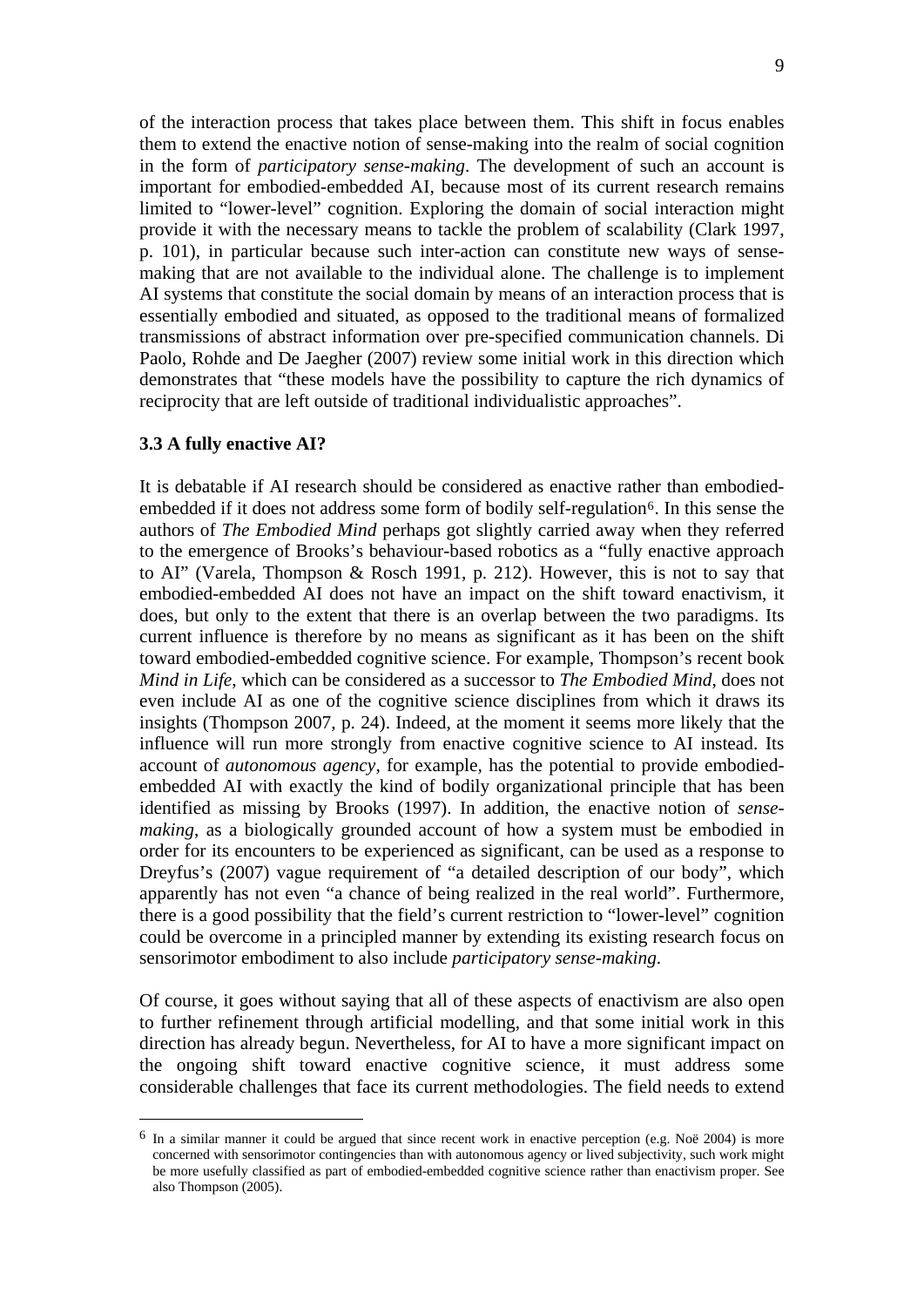10

its current preoccupation with sensorimotor interaction in the behavioural domain to include a concern of the constitutive processes that give rise to that domain in living systems. Maybe Brooks (1997) was right when he suggested that in order for AI to be more life-like perhaps "there is some fundamental change necessary in our thinking". At least such a change is indeed necessary for the development of a fully enactive AI.

#### **4. From AI to phenomenology**

How can such fully enactive AI impact on the cognitive sciences? This section argues that, while clearly an important aspect, it is not sufficient to displace the orthodox mainstream. More than just having to make Heideggerian AI more Heideggerian, as Dreyfus (2007) proposes, Heideggerian cognitive science itself must become more Heideggerian by shifting its focus from AI to phenomenology, a shift which coincides with a movement from embodied-embedded cognitive science to enactivism.

#### **4.1 An empirical stalemate**

 $\overline{a}$ 

Two decades ago Dreyfus and Dreyfus (1988) characterized GOFAI as a project in which "the rationalist tradition had finally been put to an empirical test, and it had failed". Nevertheless, despite this supposed 'failure' no alternative has yet succeeded in fully displacing the orthodox mainstream in AI or cognitive science. While it could be argued that more progress in embodied-embedded or enactive AI will eventually remedy this situation, a more serious problem becomes apparent when we consider why this perceived 'failure' did not remove the orthodox framework from the mainstream. As Wheeler (2005, p. 185) points out, this did not happen for the simple reason that researchers are always at liberty to interpret practical problems as mere temporary difficulties which will eventually be eliminated through more scientific research and additional technological development. Accordingly, Wheeler goes on to conclude that a resolution of the standoff must await further empirical evidence.

However, while Wheeler's appeal to more experimental data is evidently useful when resolving theoretical issues within a particular approach, it is not clear whether it is also valid when deciding between different paradigms: you always already have to choose (whether explicitly or not) one paradigm over the others from which to interpret the data. Furthermore, this choice is significant because "the conceptual framework that we bring to the study of cognition can have profound empirical consequences on the practice of cognitive science. It influences the phenomena we choose to study, the questions we ask about these phenomena, the experiments we perform, and the ways in which we interpret the results of these experiments" (Beer 2000). Thus, since data is only meaningful in a manner which crucially depends on the underlying premises of the investigator, the current empirical stalemate in AI appears to be less due to a lack of empirical evidence and more due to the fact that the impact of an experiment fundamentally depends on an interpretive aspect<sup>[7](#page-9-0)</sup>. In other words, in order for experimental *data* to be turned into scientific *knowledge* it first has to be *interpreted* according to (often implicitly) chosen constitutive assumptions. Moreover, our premises even ground the manner in which we distinguish between

<span id="page-9-0"></span><sup>7</sup> Again, this is not to say that such experimental evidence has no effect. The point is simply that, while a necessary component, it is not *sufficient* for a successful paradigm shift.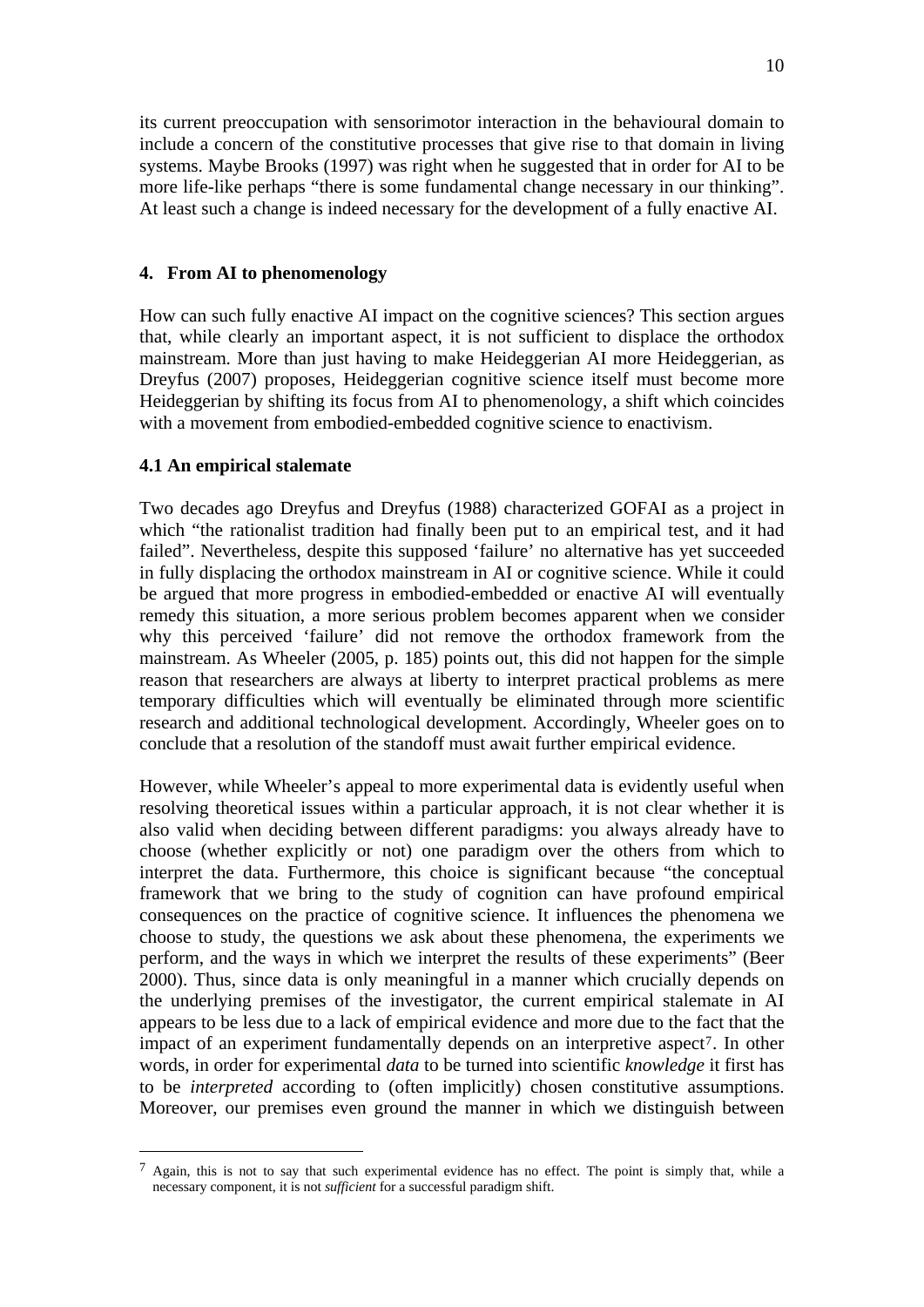noise and data<sup>[8](#page-10-0)</sup>. It follows from this that the major cause of the standoff in the philosophical domain also plays a significant role in the current empirical stalemate: *both domains of enquiry require an interpretative action on the part of the observer.* And, more importantly, while it is possible to influence this act of interpretation through research progress, its outcome cannot be fully determined by such external events since any kind of understanding always already presupposes interpretative activity[9](#page-10-1). In addition, the impact of this potential influence is also limited because the significance of such advances might not become apparent if one does not already hold the kind of constitutive assumptions required to understand them appropriately.

These considerations give a rather bleak outlook for the possibility of actively generating a successful paradigm shift in the cognitive sciences, and at this point it might seem relatively futile to worry about such abstract problems and just get on with the work. Indeed, considering the overall state of affairs this is in many respects a sensible and pragmatic course of action. Nevertheless, it is evidently the case that we choose a paradigm for our research. However, if rational argument combined with empirical data is still not sufficient to necessarily establish this choice, then what is it that determines which premises are assumed? And how can this elusive factor be influenced? The rest of this section provides a tentative answer to these questions by focusing on a crucial aspect of enactivism that has not been addressed so far.

#### **4.2 A phenomenological resolution**

 $\overline{a}$ 

The enactive account of autonomous agency as expressed in terms of systems biology is complemented by a concern with the first-person point of view, by which is meant the subjectively *lived experience* associated with cognitive and mental events (Varela & Shear 1999). Since the enactive framework incorporates both biological agency and phenomenological subjectivity, it allows the traditional mind-body problem to be recast in terms of what has recently been called the "body-body problem" (Hanna & Thompson 2003). On this view the traditional "explanatory gap" (Levine 1983) is no longer absolute since the concepts of subjectively lived body and objective living body both require the notion of living being. Though more work needs to be done to fully articulate the details, this reformulation of the hard problem of consciousness can be seen as one of the major contributions of enactivism (Torrance 2005).

Nevertheless, it is not yet clear how a concern with subjective experience could provide us with a way to move beyond the stalemate that we have identified in the previous sections. Surely enactivism is just more philosophical theory? However, to say this is to miss the point that it derives many of its crucial insights from a source that is quite distinct from standard theoretical or empirical enquiry, namely from careful *phenomenological* observations that have been gained through the principled investigation of the structure of our lived experience (see Ch. 2 in Thompson 2007 for an overview). But what about the insights from which Heidegger originally deduced

<span id="page-10-0"></span><sup>8</sup> Consider, for example, the empirical fact that the fossil record shows long periods of stasis interspersed with layers of rapid phyletic change. Someone who believes that evolution proceeds gradually will treat this fact as irrelevant noise, while someone who claims that evolution proceeds as punctuated equilibria will view such a finding as supporting evidence.

<span id="page-10-1"></span><sup>&</sup>lt;sup>9</sup> From the enactive view this is hardly surprising (Varela, Thompson & Rosch 1991, p. 10-12), and it can ground this epistemological reflection in its biology of autonomy by claiming that a living system always constitutes its own perspective on the world. Indeed, at one point enactivism was actually called "the hermeneutic approach" (Thompson 2007, p. 24).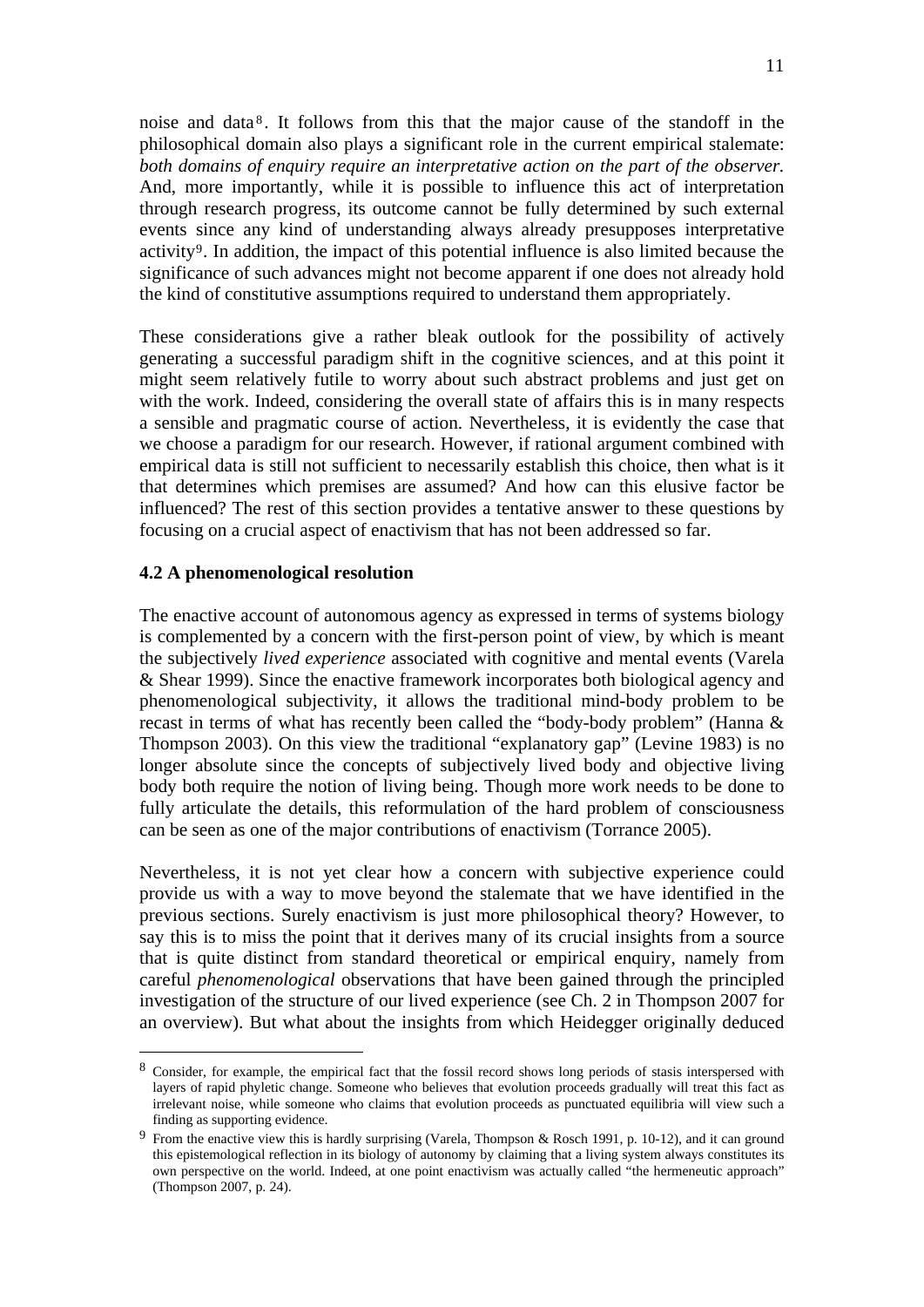his claims? If his analysis of the holistic structure of our "being-in-the-world" is one of the most influential accounts of the Husserlian phenomenological tradition, then why did it not succeed in convincing mainstream cognitive scientists? The regrettable answer is that, while his claims have sometimes been probed in the philosophical or empirical domain, there have not been many sustained and principled efforts in orthodox cognitive science to verify their validity in the phenomenological domain.

If enactivism is to avoid this fate then it needs to focus less on the development of enactive AI, and more on the promotion of principled phenomenological studies. Indeed, according to Di Paolo, Rohde and De Jaegher (2007) the central importance of experience is perhaps the most revolutionary implication of enactivism since "phenomenologically informed science goes beyond black marks on paper or experimental procedures for measuring data, and dives straight into the realm of personal experience" such that, for example, "no amount of rational argument will convince a reader of Jonas's claim that, as an embodied organism, he is concerned with his own existence if the reader cannot see this for himself". Thus, enactivism implicates an element of personal practice. Similarly, Varela and Shear (1999) outline the beginnings of a project "where neither experience nor external mechanism have the final word", but rather stand to each other in a relationship of mutual constraints. They point out that the collection of phenomenological data requires a disciplined training in the skilful exploration of lived experience. Such an endeavour might already be worthwhile in itself, but in the context of the stalemate in the cognitive sciences it comes with an added benefit. In a nutshell this is because, while it is still the case that phenomenological data first has to be interpreted from a particular point of view before it can be integrated into a conceptual framework, generating such data also requires a change in our mode of experiencing. Moreover, this change in our experiential attitude is constituted by a change in our mode of *being*, and this in turn entails a change in our *understanding* (Varela 1976). Thus, it is this being, our everyday "Dasein", which determines how we interpret our world. Of course, since we are autonomous agents this does not mean that actively practicing phenomenology necessarily commits us to enactivism. But perhaps by changing our awareness in this manner we will be able to understand more fully the reasons, other than theory and empirical data, which are at the root of why we prefer one paradigm over another.

#### **5. Conclusion**

The field of AI has had a significant impact on the ongoing shift from orthodox toward embodied-embedded cognitive science mainly because it has made it possible for philosophical disputes to be addressed in an experimental manner. Conversely, enactivism can have a strong influence on AI because of its biologically grounded account of autonomous agency and sense-making. The development of such enactive AI, while challenging to current methodologies, has the potential to address some of the problems currently in the way of significant progress in embodied-embedded AI. However, if an alternative paradigm is to be successful in actually displacing the orthodox mainstream, then it is unlikely that theoretical arguments and empirical evidence alone are sufficient. For this to happen it will be necessary that a *phenomenological pragmatics* is established as part of the general methodological toolbox of contemporary cognitive science. This shift of focus from AI to phenomenology coincides with a shift from embodied-embedded cognitive science to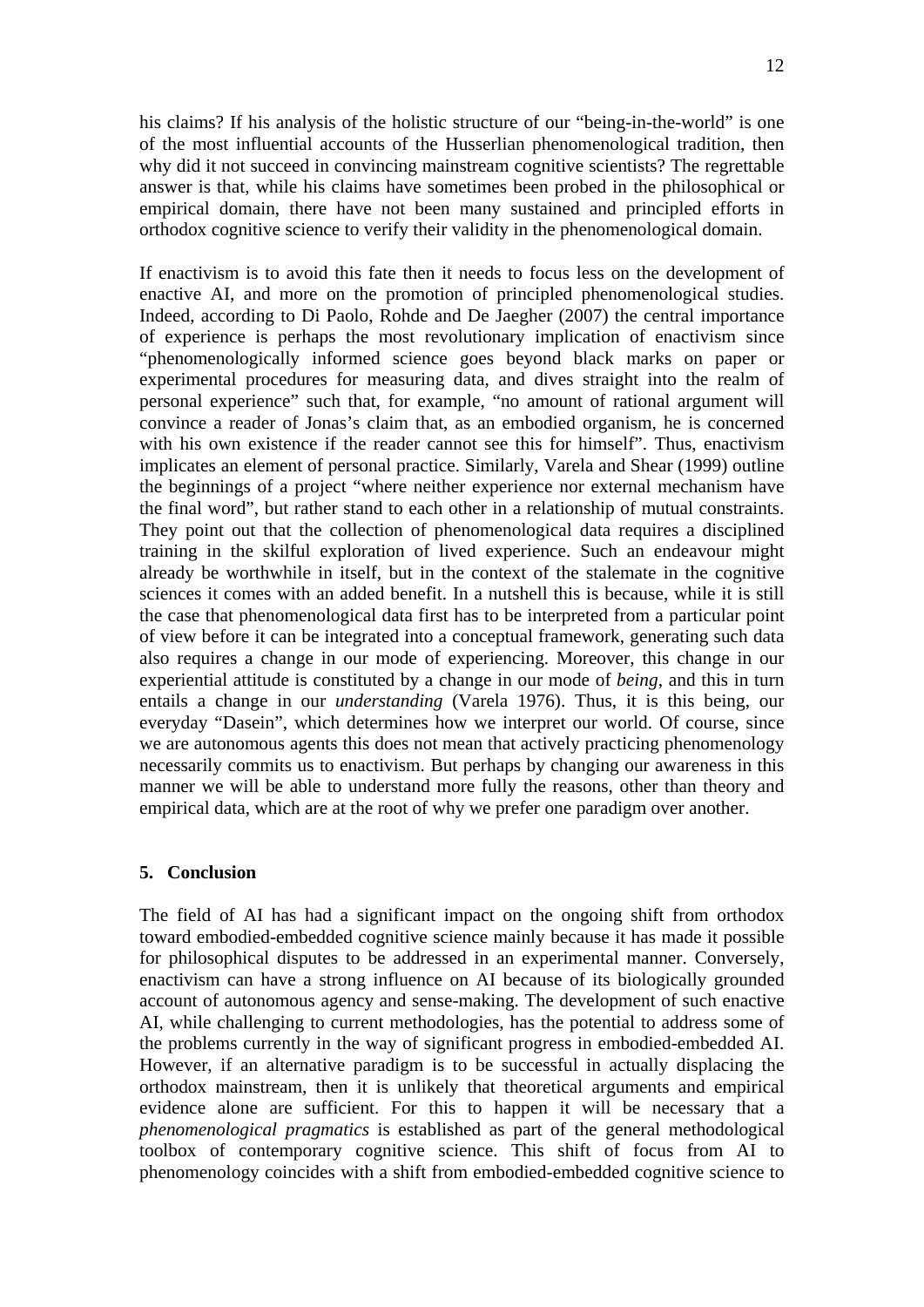enactivism. Unfortunately, however, most of our current academic institutions are not concerned with supporting phenomenology in any principled manner, and it will be one of the major challenges facing the realization of enactivism as the mainstream of cognitive science to devise appropriate ways of changing this. In this context, Terry Winograd's turn toward teaching Heidegger in computer science courses at Stanford when he became disillusioned with traditional GOFAI appears in a new light $10$ .

#### **References**

Anderson, M.L. (2003), "Embodied Cognition: A field guide", *Artificial Intelligence*, **149**(1), pp. 91-130

Beer, R.D. (1995), "A dynamical systems perspective on agent-environment interaction", *Artificial Intelligence*, **72**(1-2), pp. 173-215

Beer, R.D. (2000), "Dynamical approaches to cognitive science", *Trends in Cognitive Sciences*, **4**(3), pp. 91-99

Boden, M.A. (2006), *Mind as Machine: A History of Cognitive Science*, 2 vols., Oxford, UK: Oxford University Press

Brooks, R.A. (1991), "Intelligence without representation", *Artificial Intelligence*, **47**(1-3), pp. 139-160

Brooks, R.A. (1997), "From earwigs to humans", *Robotics and Autonomous Systems*, **20**(2-4), pp. 291-304

Clark, A. (1997), *Being There*, Cambridge, MA: The MIT Press

Di Paolo, E.A. (2003), "Organismically-inspired robotics: homeostatic adaptation and teleology beyond the closed sensorimotor loop", in: K. Murase & T. Asakura (eds.), *Dynamical Systems Approach to Embodiment and Sociality*, Adelaide, Australia: Advanced Knowledge International, pp. 19-42

Di Paolo, E.A., Noble, J. & Bullock, S. (2000), "Simulation Models as Opaque Thought Experiments", in: M.A. Bedau *et al.* (eds.), *Proc. of the 7th Int. Conf. on the Synthesis and Simulation of Living Systems*, Cambridge, MA: The MIT Press, pp. 497-506

Di Paolo, E.A., Rohde, M. & De Jaegher, H. (2007), "Horizons for the Enactive Mind: Values, Social Interaction, and Play", Cognitive Science Research Paper, **587**, University of Sussex, Brighton, UK

Dreyfus, H.L. (1991), *Being-in-the-World*, Cambridge, MA: The MIT Press

Dreyfus, H.L. (2007), "Why Heideggerian AI failed and how fixing it would require making it more Heideggerian", *Philosophical Psychology*, **20**(2), pp. 247-268

13

 $\overline{a}$ 

<span id="page-12-0"></span><sup>10</sup> See Dreyfus (1991, p. 119).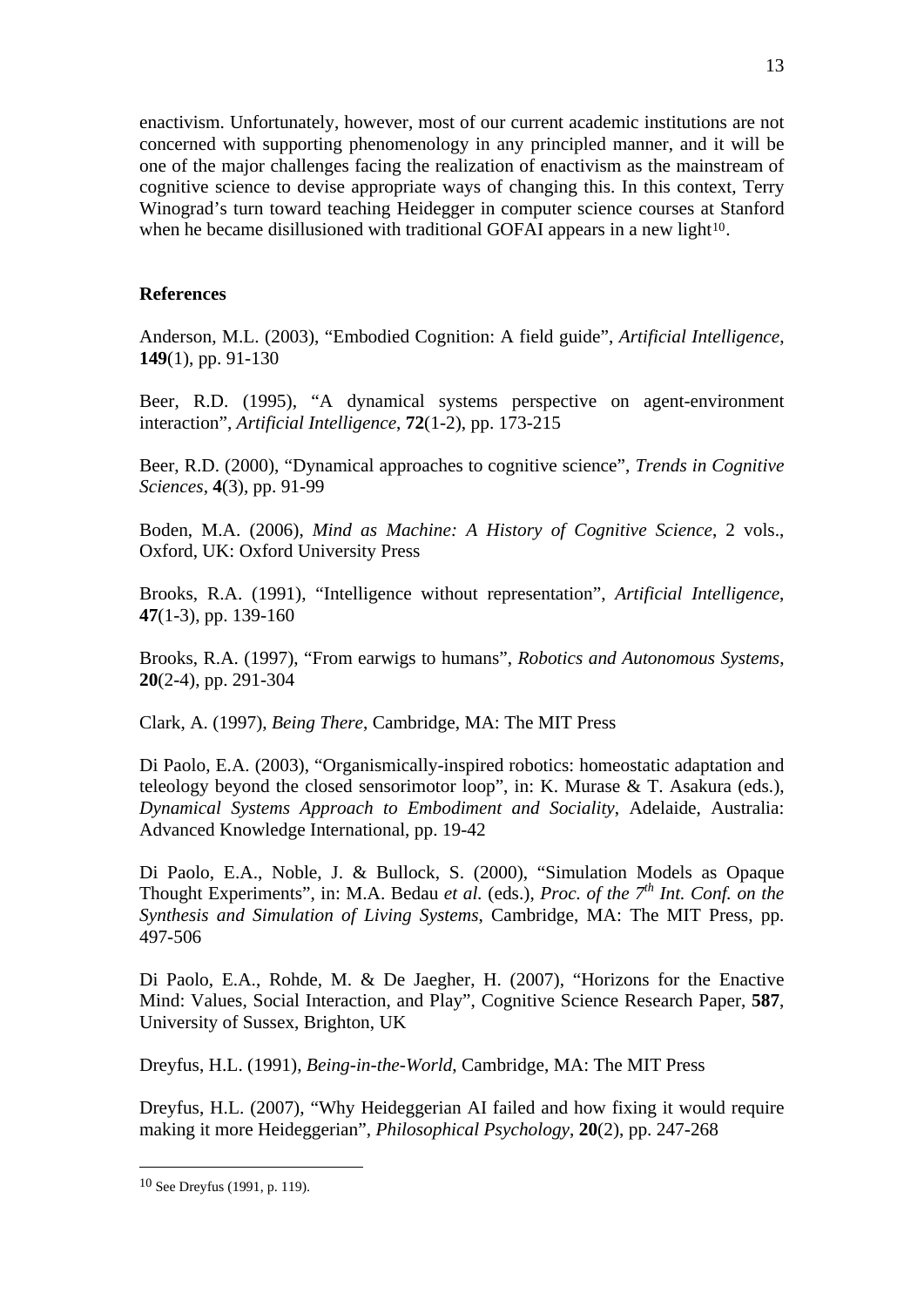Dreyfus, H.L. & Dreyfus, S.E. (1988), "Making a mind versus modelling the brain: artificial intelligence back at a branch-point", *Daedalus*¸ **117**(1), p. 15-44

Fodor, J.A. (1975), *The Language of Thought*, Cambridge, MA: Harvard Uni. Press

Froese, T., Virgo, N. & Izquierdo, E. (2007), "Autonomy: a review and a reappraisal", in: F. Almeida e Costa *et al.* (eds.), *Proc. of the 9th Euro. Conf. on Artificial Life*, Berlin, Germany: Springer-Verlag, in press

Gallagher, S. (2005), *How the Body Shapes the Mind*, New York, NY: Oxford University Press

Hanna, R. & Thompson, E. (2003), "The Mind-Body-Body Problem", *Theoria et Historia Scientarum*, **7**(1), pp. 24-44

Harnard, S. (1990), "The symbol grounding problem", *Physica D*, **42**, pp. 335-346

Harvey, I. (2004), "Homeostasis and Rein Control: From Daisyworld to Active Perception", in: J. Pollack *et al.* (eds.), *Proc. of the 9<sup>th</sup> Int. Conf. on the Simulation and Synthesis of Living Systems*, Cambridge, MA: The MIT Press, pp. 309-314

Harvey, I., Di Paolo, E.A., Wood, R., Quinn, M. & Tuci, E. A. (2005), 'Evolutionary Robotics: A new scientific tool for studying cognition', *Artificial Life*, **11**(1-2), pp. 79-98

Iizuka, H. & Di Paolo, E.A. (forthcoming), "Toward Spinozist robotics: Exploring the minimal dynamics of behavioral preference", *Adaptive Behavior* 

Ikegami, T. & Suzuki, K. (forthcoming), "From Homeostatic to Homeodynamic Self", *BioSystems* 

Jonas, H. (1966), *The Phenomenon of Life: Toward a Philosophical Biology*, Evanston, Illinois: Northwestern University Press, 2001

Levine, J. (1983), "Materialism and Qualia: The Explanatory Gap", *Pacific Philosophical Quarterly*, **64**, pp. 354-361

Maturana, H.R. & Varela, F.J. (1980), *Autopoiesis and Cognition: The Realization of the Living*, Dordrecht, Holland: Kluwer Academic Publishers

McCarthy, J. & Hayes, P.J. (1969), "Some philosophical problems from the standpoint of artificial intelligence", in: B. Meltzer & D. Michie (eds.), *Machine Intelligence 4*, Edinburgh, UK: Edinburg University Press, pp. 463-502

McClelland, J.L., Rumelhart, D.E. & the PDP Research Group (1986), *Parallel Distributed Processing. Vol. 2: Psychological and Biological Models*, Cambridge, MA: The MIT Press